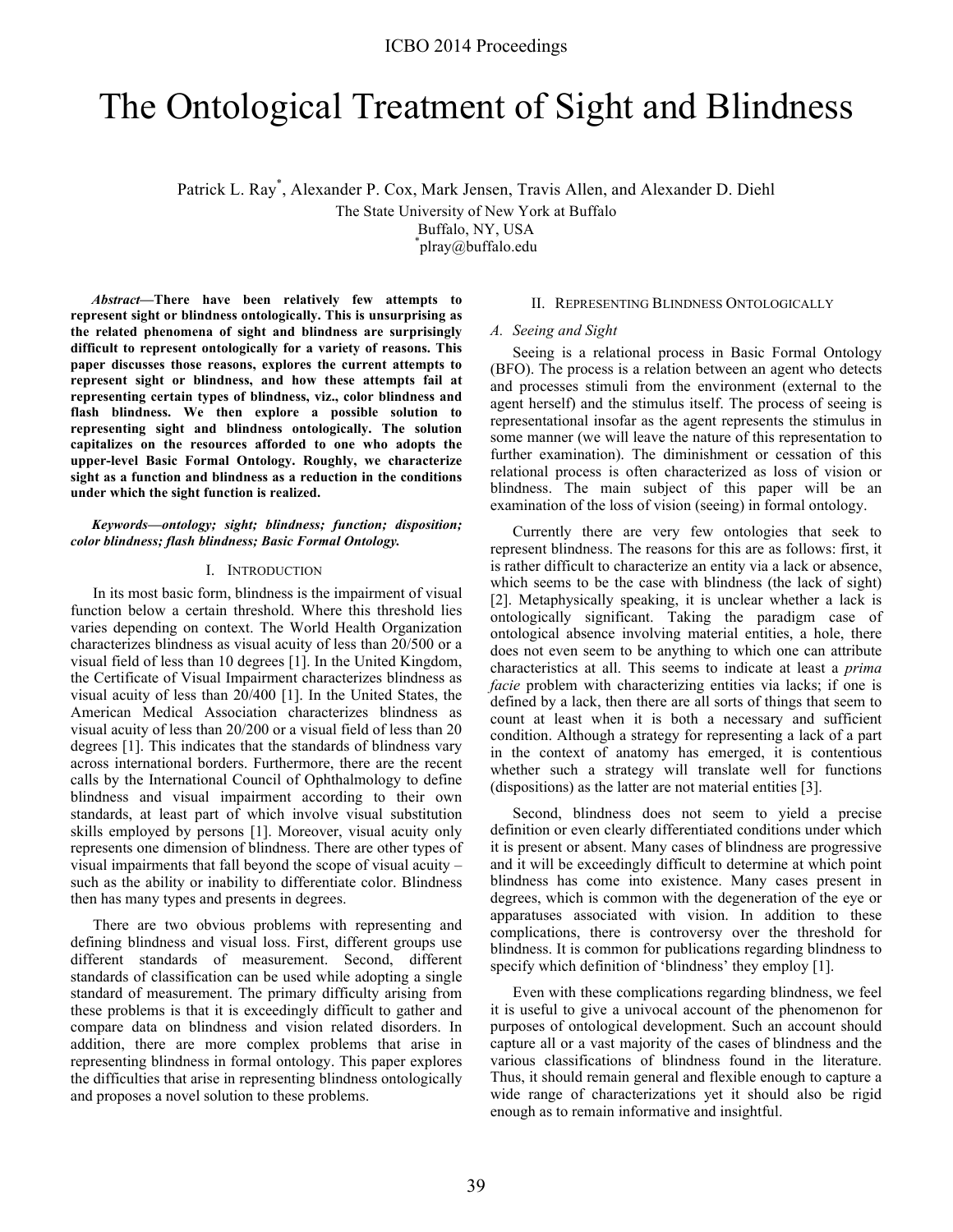There are many types of blindness. It is also the case that blindness can be defined relative to a context. For example, there is color blindness and change blindness, which both seem to be types of blindness themselves. An individual might be legally blind but still be able to detect some light stimulus – or one might be blind enough to be prohibited from flying a jet aircraft but not blind enough to be prohibited from driving. In this way, we might say that someone is 'blind according to [x]' where [x] is some standard of evaluation for sightedness. In this sense it can be said that blindness comes in degrees. The extent to which someone has a lack of sight or cannot see will be graded. If we think of seeing or sight as a relational process between an agent who is representing and the thing represented and the accuracy of such representations ranging from 1 (complete representational veracity) and 0 (no representational veracity), blindness will be somewhere on the continuum from 0 to  $1$  – the closer to 0 one's representation of stimulus, the more blind that individual is. Given the above considerations, one might draw the conclusion that there does not seem to be an ontological category that corresponds to what blindness is as an entity – blindness could be an amalgam of loosely related entities or something that is not itself ontologically well formed. While this conclusion is tempting, we do not find it to be satisfactory.

Lending to the confusion surrounding the status of blindness (and sight) is the method used for assessing visual acuity. Typically, visual acuity is expressed as a relationship between two values – the distance a subject stands from an optical chart, and distance at which a normal subject would stand from the chart to discern the same visual detail. Putting aside the problems associated with this particular type of visual acuity assessment, we have discussed above how this can lead to confusion regarding what conditions are indicative of blindness [4].

It is useful for clinicians and researchers to have a coherent theory of blindness that encompasses the range of conditions commonly understood to be forms of blindness. We simultaneously realize that blindness seems to be characterized as relative or context-sensitive (the term itself might be context-sensitive or the phenomenon might be contextsensitive or both). We favor the view that the term 'blindness' denotes a single phenomenon reflecting severe visual impairment relative to a particular context of evaluation. Thus, 'blindness' denotes an ontologically well-formed category.

Attempts to characterize blindness using current ontologies yields the results listed in table 1.

## *B. Some Preliminary Distinctions*

According to the framework we have adopted, functions are a type of disposition. Functions are realizable entities that are realized in processes (what are sometimes called 'functionings'). Because functions are non-accidental, all of the functions a given entity possesses are intimately tied to the type of entity under examination, whether the entity is biological or artifactual. Functions are internally-grounded realizable entities so changing the physical structure of its bearer may alter the realization of the function in question; and if the function ceases to exist, the bearer must be changed physically [5].

We think that sight is a BFO function of visual systems (or at least visual systems of creatures with higher-order cognitive functions). One of the reasons we have for maintaining this proposition is that sight appears to be a result of an evolutionary process and the various mechanisms of sight for biological organisms straightforwardly seem the product of evolution. For non-biological entities possessing sight, if any, the sight that they possess is not accidental, but rather a product of design or intention on the part of the creator. This is consistent with with the non-accidental nature of functions.

Another reason to think that sight is a function is that it is realized by processes grounded in a material entity. This is a hallmark of a function as described above. Furthermore, another reason that sight is a function lies in the fact that if sight ceases to exist, then the bearer is physically changed. Although the entities still have the sight function, it is that they cannot realize that function due to some change in their physical constitution. Thus, there are many good reasons to support the assertion that sight is a function.

TABLE I. CURRENT ATTEMPTS TO CHARACTERIZE BLINDNESS

| <b>Ontology</b>                | <b>Term</b>                                                     | <b>Definition</b>                                                                                                                                                                                                                                                                                                                                          | <b>Parent Class</b>                        |
|--------------------------------|-----------------------------------------------------------------|------------------------------------------------------------------------------------------------------------------------------------------------------------------------------------------------------------------------------------------------------------------------------------------------------------------------------------------------------------|--------------------------------------------|
| Gene Ontology (GO)             | Visual perception                                               | The series of events required for an organism to receive a visual stimulus, convert<br>it to a molecular signal, and recognize and characterize the signal. Visual stimuli<br>are detected in the form of photons and are processed to form an image.                                                                                                      | Sensory<br>perception of<br>light stimulus |
| GO.                            | Detection of visible light                                      | The series of events in which a visible light stimulus is received by a cell and<br>converted into a molecular signal. A visible light stimulus is electromagnetic<br>radiation that can be perceived visually by an organism; for organisms lacking a<br>visual system, this can be defined as light with a wavelength within the range 380<br>to 780 nm. | Detection of<br>light stimulus             |
| GO.                            | Detection of light stimulus<br>involved in visual<br>perception | The series of events involved in visual perception in which a light stimulus is<br>received and converted into a molecular signal.                                                                                                                                                                                                                         | Visual<br>perception                       |
| GO                             | Determination of sensory<br>modality                            | The determination of the type or quality of a sensation. Sensory modalities<br>include touch, thermal sensation, visual sensation, auditory sensation and pain.                                                                                                                                                                                            | Sensory<br>processing                      |
| Mammalian<br>Phenotype (MP)    | <b>Blindness</b>                                                | Loss of the sense of sight.                                                                                                                                                                                                                                                                                                                                | Abnormal<br>vision                         |
| <b>MP</b>                      | Abnormal vision                                                 | Inability or decreased ability to see.                                                                                                                                                                                                                                                                                                                     | Abnormal eve<br>physiology                 |
| <b>MP</b>                      | Decreased visual acuity                                         | Loss of visual acuity or ability to distinguish small details                                                                                                                                                                                                                                                                                              | Abnormal<br>visual acuity                  |
| Human Disease<br>Ontology (DO) | <b>Blindness</b>                                                | N/A                                                                                                                                                                                                                                                                                                                                                        | Retinal disease                            |
| D <sub>O</sub>                 | Color blindness                                                 | A blindness that is characterized by the inability or decreased ability to see color,<br>or perceive color differences, under normal lighting conditions.                                                                                                                                                                                                  | <b>Blindness</b>                           |
| Human Phenotype<br>(HP)        | <b>Blindness</b>                                                | Blindness is the condition of lacking visual perception due to physiological or<br>neurological factors.                                                                                                                                                                                                                                                   | Visual<br>Impairment                       |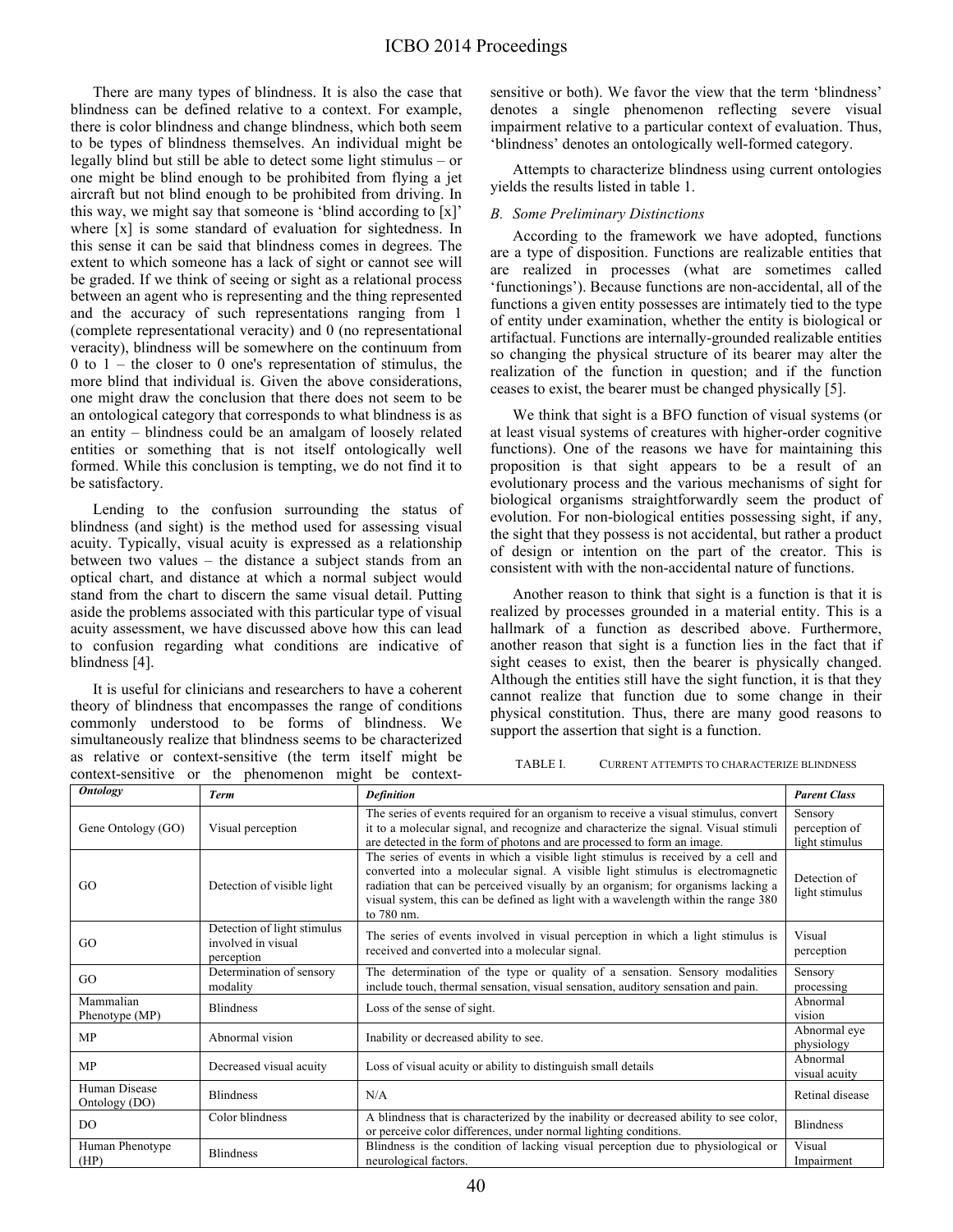# ICBO 2014 Proceedings

Proceeding with the proposition that sight is a function, we can characterize the specific type of function it is by identifying its defining features. Employing such a strategy, we characterize sight as the function to receive photons and interpret them as visual information. Relatedly, we can characterize seeing as the process by which photons are interpreted as visual information. Having given an account of sight as the realization of a function, it is then natural to identify the process by which the sight function is realized as vision.

An additional feature of functions (dispositions) and their functionings (realization processes) is that they are associated with certain triggering processes under which they are realized. The nature of this association is currently the subject of discussion in BFO but this much is clear: the relationship between the realization of a disposition and the disposition itself is mediated by the trigger, and the triggering process is connected to the realization process (perhaps causally) such that the presence of the trigger and the disposition lead to the realization of the disposition. For example, a sample of salt has a disposition to dissolve when placed in water. The realization process would be the physical mechanism of the dissolving process while the triggering process (or trigger) is the salt and water being together such that the process can manifest the disposition to dissolve. Although there are few attempts to formalize such entities as triggers, they are a commitment of BFO [6].

#### III. TWO INTERESTING CASES

The reasons for thinking that sight is a function realized by a vision process in higher-order animals detailed in the last section provide our initial motivation. This section details two cases of blindness or types of blindness according to this account of sight.

#### *A. Color Blindness*

Color blindness is a condition wherein an individual has an inability to distinguish between two or more colors. In some cases the two wavelengths of light are represented or interpreted as the same when they are distinct. In other cases, an individual cannot report a difference between two or more wavelengths of photons [7]. The inability to distinguish between two or more types of light is not limited to just one cone type [8]. Complicating this picture somewhat is that there are many mechanisms identified as causes of color blindness and that these mechanisms are not localized to one anatomical region. Some color blindness is due to an individual lacking cone cells or a certain type of cone cell. Other times the cause is cortical [9]. Thus, color blindness is similar to other types of blindness in that the causes and mechanisms associated with it are diverse and complex.

#### *B. Flash Blindness*

Flash blindness is a type of blindness that results from exposure to sudden-onset bright light. The sudden light will oversaturate the photopigments of the retina and the individual will be unable to convert photons to a neural signal due to this oversaturation [10]. Flash blindness is commonly temporary blindness, where the subject regains their full ability to see within a few minutes. There are some extreme cases, however, where flash blindness will result in permanent vision loss [11].

### *C. Current Solutions*

Given the above discussion, it seems that there should exist the resources to represent blindness. One of the most likely candidate solutions involves using the Human Disease Ontology (DO). DO currently does not provide a definition of blindness but one plausible candidate posited on their behalf would follow their characterization of color blindness as an inability or decreased ability to detect light stimulus. Color blindness in DO is defined as: "a blindness that is characterized by the inability or decreased ability to see color, or perceive color differences, under normal lighting conditions." [12] Moving from this definition of a specific type of blindness to blindness generally should produce the result that blindness is "the inability or decreased ability to see or perceive, under normal lighting conditions."

While an attractive view in general and one to which we are mostly sympathetic, such a definition of blindness will not stand up to careful examination. In the first place, DO categorizes blindness as a disease. Blindness is not a disease. Moreover, it is not a type of retinal disease as DO currently characterizes it. Blindness may result from many diseases and many diseases will complicate blindness and the sightedness of individuals, but is not itself a disease. But it may also be the case that blindness does not result from a disease but rather a single event, as is the case with flash blindness. It is also not the case that blindness is limited to problems in the retina. Cortical blindness is a type of blindness that does not involve any malfunction with the retina. Even some specific types of blindness are not limited to just one mechanism of realization in one location, as detailed in the last section.

These rather easily remedied problems notwithstanding, the more pressing concern is that there does not seem to be any indication of what an inability or decreased ability would be. The concern is plain – abilities cannot lack according to BFO. If abilities are dispositions or functions, then they are realizable entities. Realizable entities cannot present in degrees, as their existence is an all-or-nothing affair. If blindness is an inability to detect light, then all cases of blindness will be a complete inability to detect light stimulus, which fails to capture the cases of blindness that are not the complete inability to detect light stimulus. If blindness is a decreased ability to detect light, then it cannot be represented as a decreased function or disposition in BFO. But, since sight is a function, and blindness is the lack of sight, we are left to wonder whether an account of blindness can be given as an inability. We believe that this type of account is confused.

Another route for capturing blindness is to maintain that blindness is a disorder, where a disorder is "[a] material entity that is clinically abnormal and part of an extended organism." [13] The problem with this approach is that it is unclear that blindness, as a phenomenon, is a material entity. If one thinks that blindness is the absence of the sight function, then it does not seem that blindness is a material entity (material entities are not absences of functions). Further, one cannot point to a material entity and identify it as blindness as blindness is not spatially extended; but spatial extension is a hallmark of